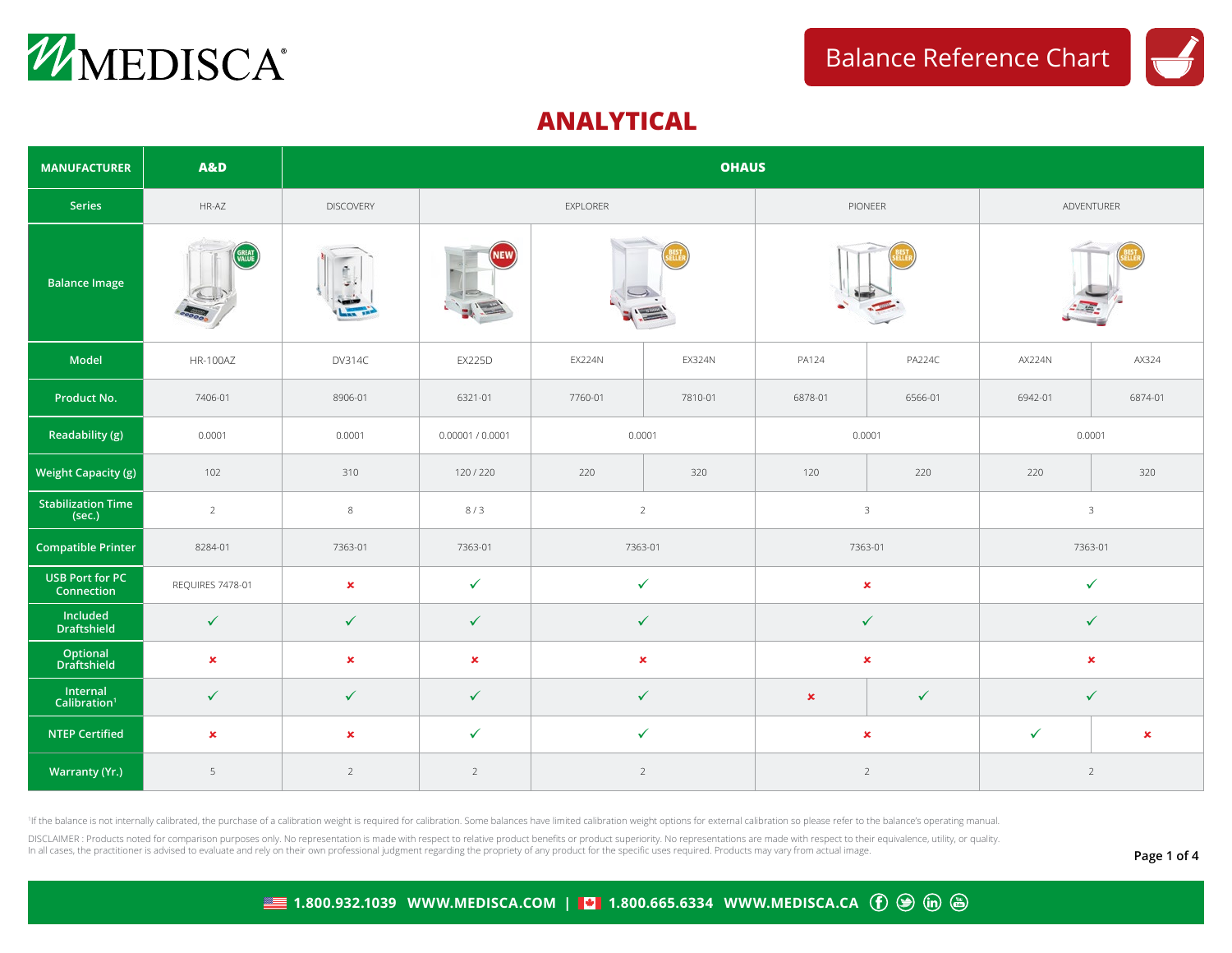



## **PRECISION**

| <b>MANUFACTURER</b>                  |                | <b>A&amp;D</b>   |                  |                |                |               |                |                | <b>OHAUS</b> | <b>SARTORIUS</b> |                |                |                |                                |                |
|--------------------------------------|----------------|------------------|------------------|----------------|----------------|---------------|----------------|----------------|--------------|------------------|----------------|----------------|----------------|--------------------------------|----------------|
| Series                               |                | GF/GX            | FX-i             | ADVENTURER     |                |               | EXPLORER       |                |              |                  | PIONEER        |                | <b>EXTEND</b>  | QUINTIX                        |                |
| <b>Balance Image</b>                 |                |                  |                  |                |                |               |                |                |              |                  |                |                | $-222$         | <b>CLUB</b>                    |                |
| <b>Model</b>                         | <b>GF-300N</b> | GX-800           | FX-300i          | AX223/E        | AX423          | <b>AX423N</b> | AX523          | <b>EX423N</b>  | EX623        | EX1103           | EX1103N        | PA323          | <b>PA323C</b>  | ED323-CWN                      | QUINTIX513-1S  |
| Product No.                          | 7061-01        | 7361-01          | 7593-01          | 6710-01        | 6940-01        | 6941-01       | 6939-01        | 8016-01        | 7968-01      | 8014-01          | 7276-01        | 6906-01        | 6355-01        | 7557-01                        | 7397-01        |
| Readability (g)                      |                | 0.001            | 0.001            | 0.001          |                |               | 0.001          |                |              | 0.001            |                | 0.001          | 0.001          |                                |                |
| <b>Weight Capacity (g)</b>           | 310            | 810              | 320              | 220            |                | 420           | 520            | 420            | 620          |                  | 1100           | 320            |                | 320                            | 510            |
| <b>Stabilization Time</b><br>(sec.)  |                | 1.5              | $\overline{1}$   | $\overline{2}$ |                |               | 1.5            |                |              |                  | $\mathbf{3}$   |                | $\mathbf{1}$   | 1.5                            |                |
| <b>Compatible Printer</b>            |                | 7402-01          | 8284-01          | 7363-01        |                |               | 7363-01        |                |              |                  | 7363-01        |                | 7523-01        | <b>YDP40</b>                   |                |
| <b>USB Port for PC</b><br>Connection |                | REQUIRES 7213-01 | REQUIRES 7478-01 |                | $\checkmark$   |               |                | $\checkmark$   |              |                  |                | $\pmb{\times}$ |                | <b>REQUIRES</b><br>YCC01-USBM2 | $\checkmark$   |
| Included<br><b>Draftshield</b>       |                | $\checkmark$     | $\checkmark$     |                | $\checkmark$   |               |                | $\checkmark$   |              |                  |                | $\checkmark$   |                | $\checkmark$                   | $\checkmark$   |
| Optional<br>Draftshield              |                | 8081-01          | 7800-01          | $\pmb{\times}$ |                |               | $\pmb{\times}$ |                |              |                  | $\pmb{\times}$ |                | $\pmb{\times}$ | $\pmb{\times}$                 |                |
| Internal<br>Calibration <sup>1</sup> | $\pmb{\times}$ | $\checkmark$     | $\pmb{\times}$   | $\pmb{\times}$ | $\checkmark$   | $\checkmark$  | $\checkmark$   |                |              | $\checkmark$     |                | $\pmb{\times}$ | $\checkmark$   | $\checkmark$                   | $\checkmark$   |
| <b>NTEP Certified</b>                | $\checkmark$   | $\mathbf x$      | $\pmb{\times}$   |                | $\pmb{\times}$ | $\checkmark$  | $\mathbf x$    | ✓              |              | $\mathbf x$      | $\checkmark$   | $\mathbf x$    |                | $\checkmark$                   | $\pmb{\times}$ |
| Warranty (Yr.)                       |                | 5                | 5                |                | $\overline{2}$ |               |                | $\overline{2}$ |              |                  | $\overline{2}$ |                | $\overline{2}$ | $\overline{2}$                 |                |

<sup>1</sup>If the balance is not internally calibrated, the purchase of a calibration weight is required for calibration. Some balances have limited calibration weight options for external calibration so please refer to the balanc

DISCLAIMER : Products noted for comparison purposes only. No representation is made with respect to relative product benefits or product superiority. No representations are made with respect to their equivalence, utility, In all cases, the practitioner is advised to evaluate and rely on their own professional judgment regarding the propriety of any product for the specific uses required. Products may vary from actual image.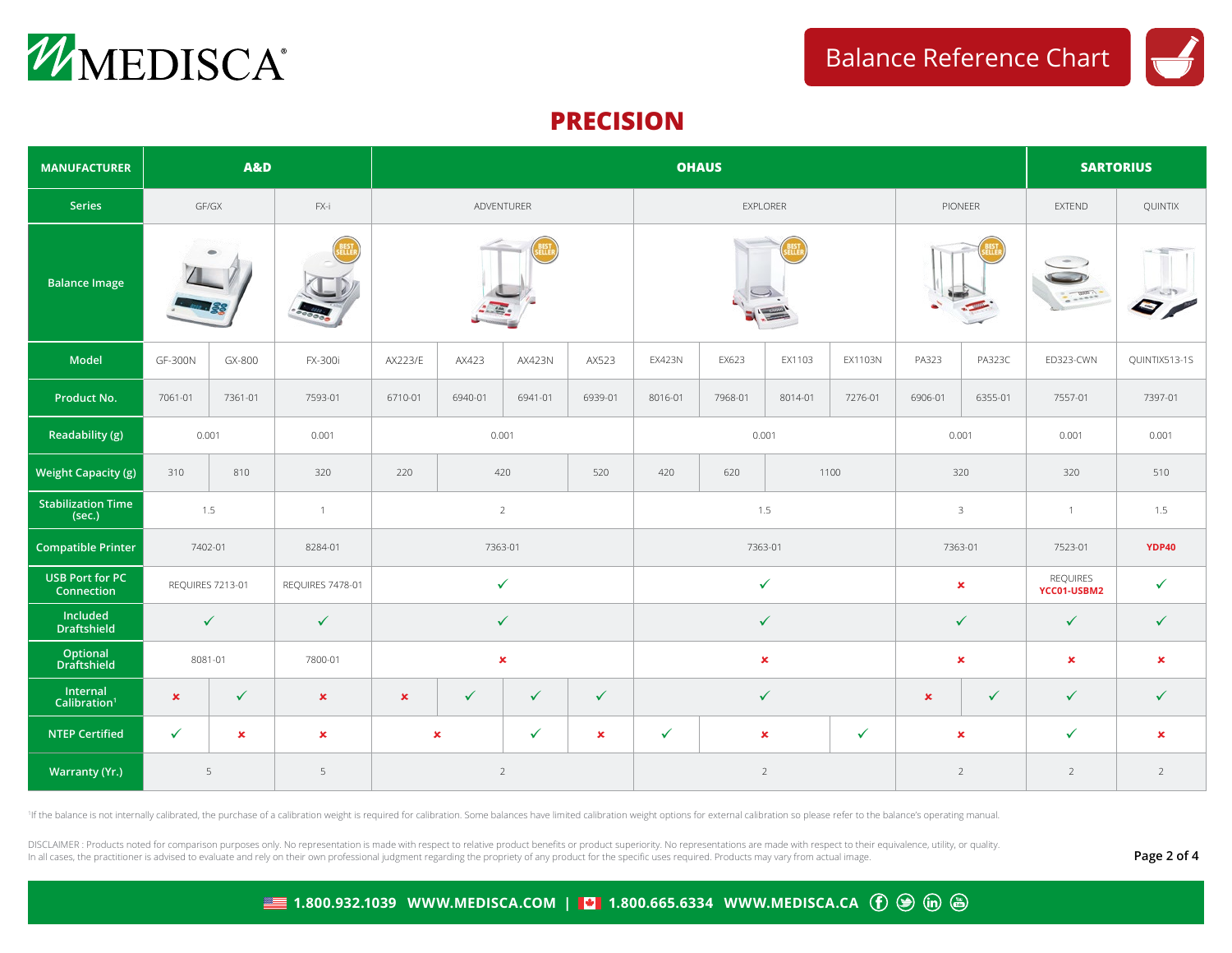



## **TOP LOADING**

| <b>MANUFACTURER</b>                  | <b>A&amp;D</b> |                    |                         |                  |                   |                |                |                |         |         |                |                 |
|--------------------------------------|----------------|--------------------|-------------------------|------------------|-------------------|----------------|----------------|----------------|---------|---------|----------------|-----------------|
| Series                               | EVEREST        | FZ-i               |                         |                  | ${\sf G} {\sf X}$ | <b>NEWTON</b>  |                |                |         |         |                | QUINTIX         |
| <b>Balance Image</b>                 |                |                    |                         |                  |                   |                |                |                |         |         |                |                 |
| Model                                | EK-6000i       | FZ-1200i           | FZ-1200iWP <sup>2</sup> | FZ-2000i         | GX-8000           | $E$ -200       | $E$ -410       | EJ-610         | EJ-1500 | EJ-3000 | EJ-6100        | QUINTIX 6102-1S |
| Product No.                          | 7401-01        | 8179-01            | 7541-01                 | 8162-01          | 6736-01           | 8309-01        | 7579-01        | 7391-01        | 8293-01 | 8285-01 | 8368-01        | 7084-01         |
| Readability (g)                      | 0.1            | 0.01               |                         | 0.1              | 0.01              |                |                | 0.1            |         |         | 0.01           |                 |
| <b>Weight Capacity (g)</b>           | 6000           | 1200<br>2200       |                         | 8100             | 210               | 410            | 610            | 1500           | 3100    | 6100    | 6100           |                 |
| <b>Stabilization Time</b><br>(sec.)  | 1.5            | $\overline{1}$     |                         | $\overline{1}$   | $\overline{1}$    |                |                |                |         |         | $\overline{1}$ |                 |
| <b>Compatible Printer</b>            | 8284-01        | 8284-01            |                         | 7402-01          |                   | <b>YDP40</b>   |                |                |         |         |                |                 |
| <b>USB Port for PC</b><br>Connection | $\pmb{\times}$ | REQUIRES 7478-01   |                         | REQUIRES 7213-01 |                   | $\pmb{\times}$ |                |                |         |         |                |                 |
| Included<br><b>Draftshield</b>       | $\pmb{\times}$ | $\pmb{\times}$     |                         | $\pmb{\times}$   |                   | $\pmb{\times}$ |                |                |         |         |                |                 |
| Optional<br>Draftshield              | $\pmb{\times}$ | 7598-01 or 7800-01 |                         | $\pmb{\times}$   | 7529-01           |                |                |                |         |         | $\pmb{\times}$ |                 |
| Internal<br>Calibration <sup>1</sup> | $\pmb{\times}$ | $\checkmark$       |                         |                  | $\checkmark$      |                | $\checkmark$   |                |         |         |                |                 |
| <b>NTEP Certified</b>                | $\pmb{\times}$ | $\pmb{\times}$     |                         |                  | $\pmb{\times}$    |                |                | $\pmb{\times}$ |         |         |                |                 |
| <b>Warranty (Yr.)</b>                | 5              |                    | 5                       |                  | 5                 |                | $\overline{2}$ |                |         |         |                |                 |

<sup>1</sup>If the balance is not internally calibrated, the purchase of a calibration weight is required for calibration. Some balances have limited calibration weight options for external calibration so please refer to the balanc 2 Rated IP65 for dustproof and waterproof.

DISCLAIMER : Products noted for comparison purposes only. No representation is made with respect to relative product benefits or product superiority. No representations are made with respect to their equivalence, utility, In all cases, the practitioner is advised to evaluate and rely on their own professional judgment regarding the propriety of any product for the specific uses required. Products may vary from actual image.